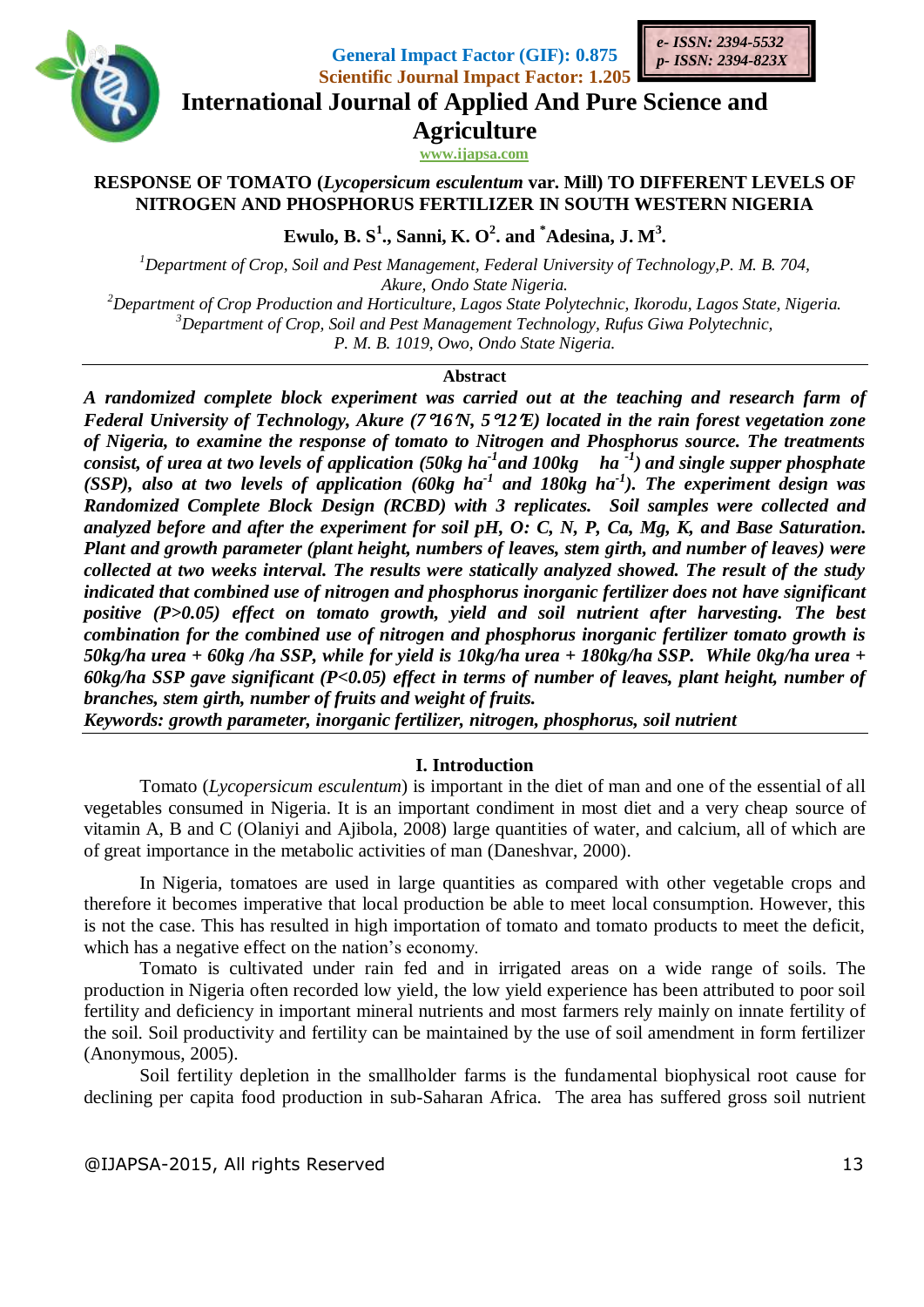mining due to continuous cropping coupled with low levels of nutrient inputs and poor nutrient conservation practices. The situation is further accentuated by mounting population growth and land scarcity (Smaling, 1993; Mutegi *et al* 2007). Nigeria soil has a high potential for crop production but yield levels obtained under farmer's conditions are usually low due to poor soil management and conservation method.

Fertilizer application is one of the most important factors for obtaining economical yield of tomato. For the plant to grow successfully, tomatoes need nitrogen, phosphorus, potassium, (potash generates potassium, calcium, and magnesium, along with other trace minerals Cooke (1972). Inadequate supply of any of these nutrients during crop growth is known to have negative impact on the reproductive capability, growth and yield of the plant (Vine, 1953; Solubo, 1972). Nitrogen (N) and phosphorus (P) are the two essential macronutrients to crops which improve their growth, yield and product quality (Togun *et al*, 2004; Chen *et al* 2007). Tomato especially needs phosphorus after transplanting. It is better to apply nitrogen and potash during the growth stage of crop. In the tropics, the application of inorganic fertilizers ranges between 40-120kg/ha of nitrogen, 30-90kg/ha potash. Nitrogen support vigorous growth and is essential in photosynthesis, nitrogen equally said to be motor of plant growth (IFA and FAO, 2000), nitrogen is very much essential for good plant establishment and expected growth (Uddin and Khalequzzaman, 2003). Nitrogen enhanced optimum utilization of phosphorus and potassium (). Phosphorus is term the "key of life" because of its direct involvement in most life processes (Amapu, 1998). The importance of phosphorus as an essential nutrient is linked closely to its plant strengthening ability, increase in photosynthetic activities and enzymatic reactions as well as constituent of nucleoprotein and phospholipids in plant cells (Sobulo, 1978). Other vital phosphorus characteristics include fruit formation and quick maturity. Therefore, phosphate fertilization is the only sure way of supplying sufficient phosphorus to crop grown on sub-optimal phosphorus soils. As is the case in other regions in Africa, local farmers use inadequate nutrient inputs, inappropriate quality and inefficient combinations of fertilizers, which in the end prove to be very costly (Palmers *et al*  1997). A consequence of this trend is a deeply unbalanced soil nutrient composition that ultimately leads to a reduction in crop yield potential (Tonfack *et al.*, 2009; Juang, 1995). Application of nitrogen and phosphorus as fertilizer to soils in Nigeria is therefore essential in order to achieve high crop yields of good quality (Upendra *et al.,* 2003). Therefore, the study was conducted to find out the suitable combination of urea (nitrogen) and single super phosphate fertilizers in order to obtain better growth and yield performance of tomato in south western agro-ecological zone of Nigeria.

## **II. Materials and Methods**

The experiment was conducted in 2012 and 2013 cropping season at the Teaching and Research Farm of the Federal University of Technology Akure, Ondo State lies between latitude and longitude. The portion of land for the experiment had been left fallow for one year and was over grown with *Chromoleana odorata*, *Aspilia africana* and *Panicum maximum*. Surface soil samples (0 – 15cm) were randomly collected prior to the commencement of the experiment. Another set of soil samples were taken at crop harvest. The samples comprised of a composite samples of two cores per plot. The soil samples were air-dried sieved to pass through a 2-mm mesh prior to analysis. Particle size as determined by hydrometer method (Bouyocus, 1981), while soil pH was determined in a 1:1 soil to water suspension using a pH meter. Organic carbon was determined by wet oxidation method (Nelson and Sommers, 1982). While total Nitrogen was done by Macro-kjeldahl method and available P by Bray-1 method (Bray and Kurtz, 1945). Exchange bases were extracted with neutral IM NH4OAc at a soil solution ratio of 1:10 and measured by flame photometry. Magnesium was determined with an atomic absorption spectrophotometer. Exchange acidity was determined by titration method (Mclean, 1982).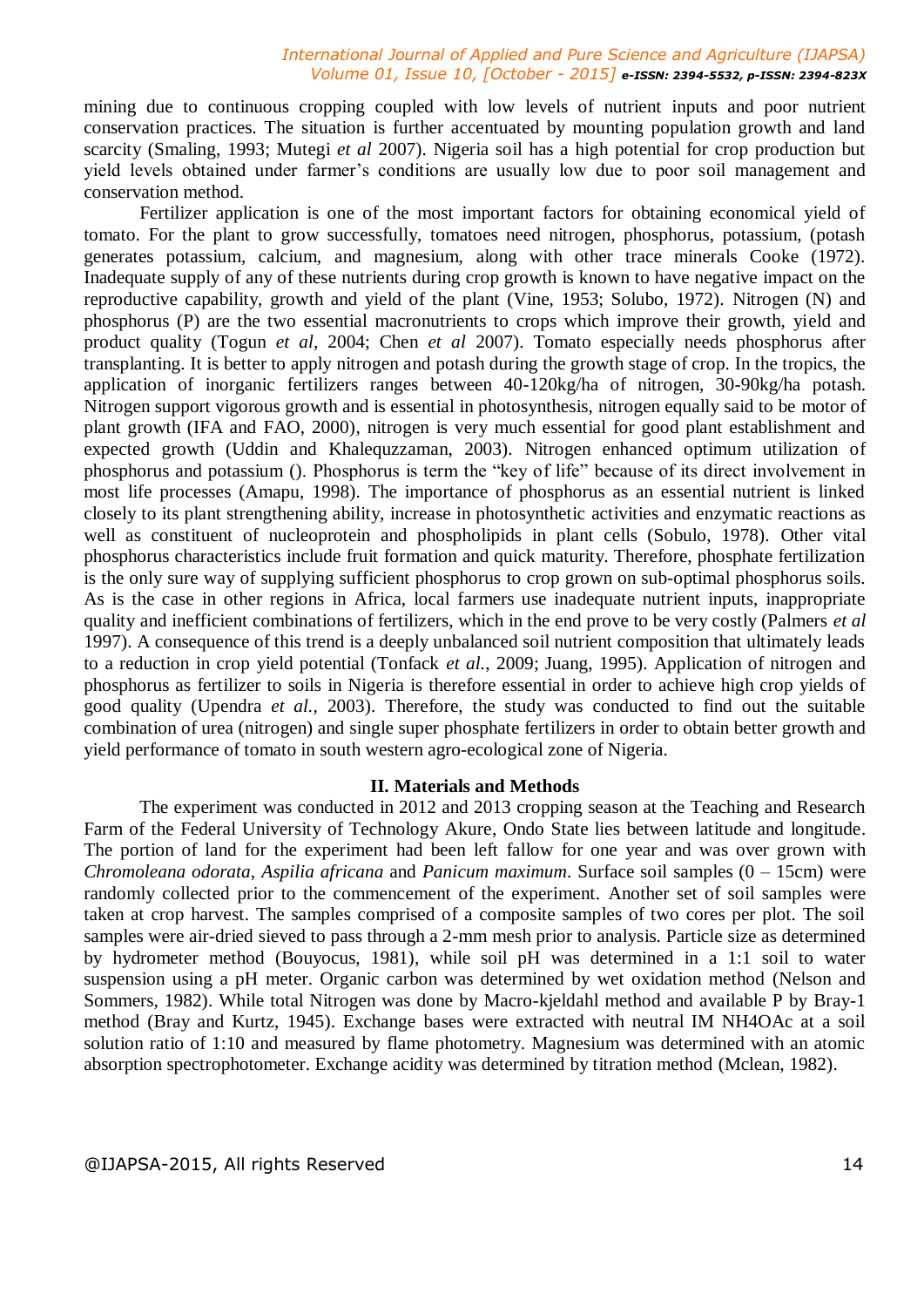The experiment was laid out in a randomized complete block designed (RCBD) with three replications. The treatment consists of urea at the rate of  $50kg$  ha<sup>-1</sup> and  $100kg$  ha<sup>-1</sup> and single supper phosphate (SSP), at the rate of 60kg ha<sup>-1</sup> and 180kg ha<sup>-1</sup>, couple with a combined treatment of urea and SSP, and the control which were applied two (2) weeks after transplanting (WAT).

Roma VF tomato cultivar used was obtained from a local agro input dealer in Akure, Ondo State, Nigeria. The tomatoes seeds were nursed on seed tray. The experimental field was ploughed, harrowed and thereafter made into seed beds. Vigorous tomato seedlings were transplanted onto the field at four weeks after sowing in the nursery. The field was divided into 3 blocks and each block was divided into 9 plots and plants were sown at a spacing of 60 cm x 40 cm between and within rows. All appropriate cultural practices including weeding, watering, staking and insect pest control were timely performed.

Data on plant height, number of leaves, number of branches and stem girth were determined at physiological plant maturity per plot as means of five sampled plants from each plot. Plant height was measured from the base of the plant to the highest point (tip) using a meter tape, while stem girth was determined using digital venier caliper. Number of leaves and branches were determined by visual counting. Fruits were harvested by hand, at the pink stage (calyx attached) every other day in the mornings from each plot. The number and weight of the fruits were counted visually and weighed using digital weighing balance. Data collected were subjected to analysis of variance (ANOVA). Significantly different mean values were separated using least significant different (LSD) at 5% level of probability (Obi, 2001)

### **III. Results**

The result of the pre-planting soil analysis is presented in Table 1. The soil analysis showed moderately acidic conditions (5.21). The soils pH were adequate for producing most crops in the tropics, low in total nitrogen, organic matter (OM), available phosphorus (P), cation exchange capacity (CEC), exchangeable calcium (Ca), potassium (K) and Magnesium (Mg) (Table 1) and the tomato is expected to response positively to the nitrogen and phosphorus source fertilizer treatments.

| Soil Properties | Values |
|-----------------|--------|
| pH (H20)        | 5.21   |
| N(%)            | 0.20   |
| P(mg/kg)        | 3.80   |
| O.C (mg/kg)     | 1.42   |
| $Ca$ (cmol/kg)  | 0.65   |
| $Mg$ (cmol/kg)  | 3.25   |
| Na (cmol/kg)    | 0.15   |
| $K$ (cmol/kg)   | 0.43   |
| $Al$ (cmol/kg)  | 2.60   |

**Table 1 Chemical properties of the soil before planting**

@IJAPSA-2015, All rights Reserved 15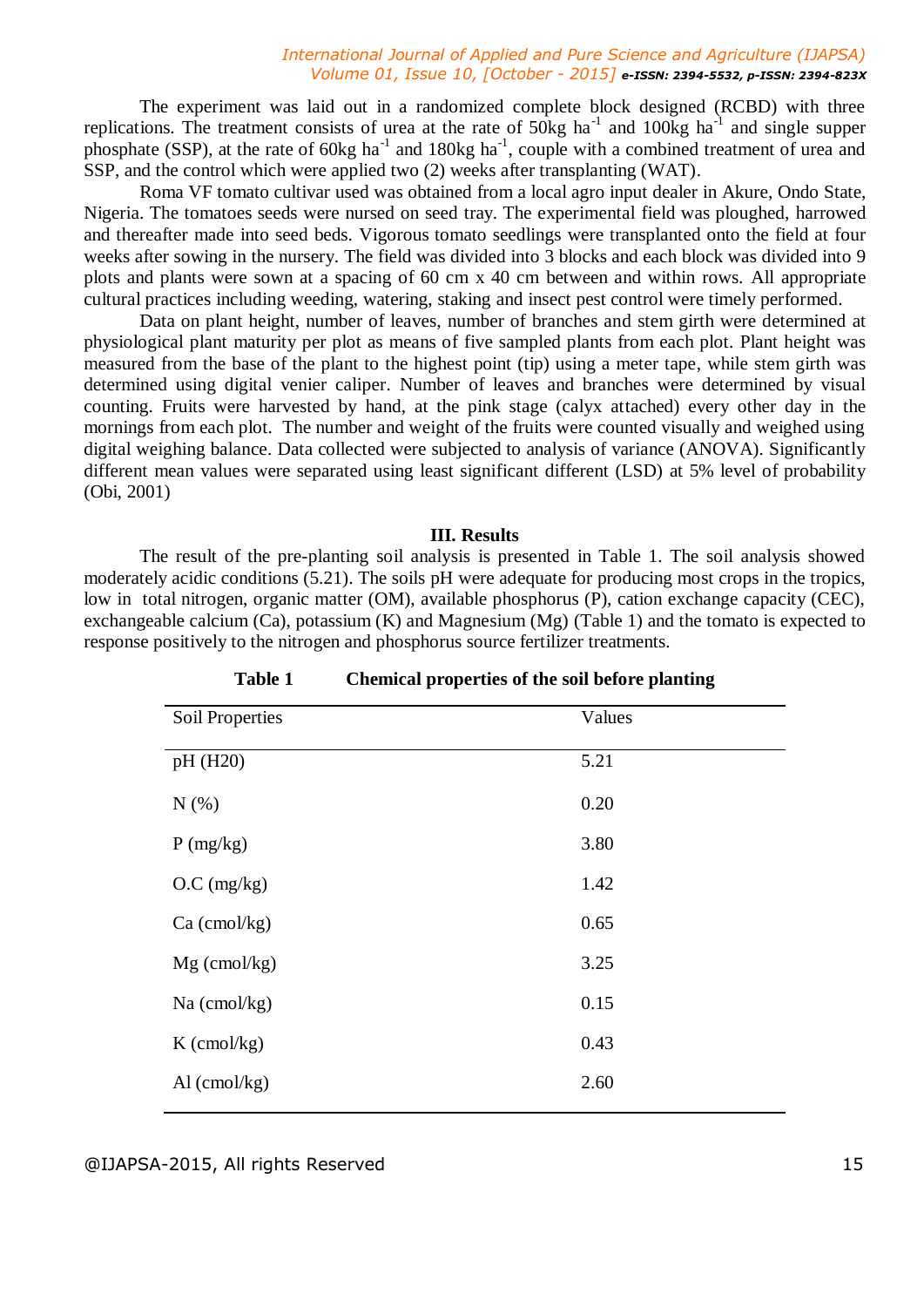| $H^+(cmol/kg)$                      | 0.32  |
|-------------------------------------|-------|
| <b>Cation Exchangeable Capacity</b> | 5.04  |
| Base Saturation (%)                 | 88.89 |

Table 2 shows that the number of branches produced by tomato plants was significant  $(P<0.05)$ influenced by N and P inorganic fertilizer rates. The control plot has the highest number of branches (18.08) while plots treated with 100kg/ha urea + 60kg/ha SSP (15.09) has the lowest number of branch.

### **Stem girth**

Effect of different N and P fertilizer rate on stem girth development is presented in Table 2. The application of urea and SSP fertilizer has significant effect (P<0.05) on the tomato stem girth development compared to control treatment. Tomatoes planted on plots supplied with 0kg/ha urea + 60kg/ha SSP recorded the biggest stem girth  $(0.73cm)$  while plots treated with  $50kg/ha + 0$  SSP recorded the thinnest stem girth (0.50cm).

The results presented in Table 2 illustrated that tomatoes with treated with 0kg/ha urea + 60kg/ha SSP applications recorded the highest number of leaves (10.03) while tomatoes with100kg/ha urea + 180kg/ha SSP application has the lowest number of leaves (7.46). Statistically, application of different rates of Urea and SSP fertilizer combinations had significant (P<0.05) effect of the on number of leaves produced by the tomato plant compared to those planted on plot with no fertilizer application.

Mean plant height of tomatoes planted on plots supplied with different levels of urea and SSP was significant difference (P<0.05). The results showed that plots supplied with  $100\text{kg/ha}$  urea + 0kg/ha SSP recorded the highest mean plant height (43.90cm) followed by plots amended with 0kg/ha urea + 60kg/ha SSP (47.32cm) compared with the lowest mean plant height recorded from supplied with 100kg/ha urea + 180kg/ha SSP (30.62).

| Treatments                                 | Plant height<br>(cm) | Number of<br>branches | <b>Stem</b><br>girth | Number of<br>leaves |
|--------------------------------------------|----------------------|-----------------------|----------------------|---------------------|
|                                            |                      |                       | (cm)                 |                     |
| $0\text{kg/ha}$ urea + $0\text{kg/ha}$ SSP | 43.01a               | 18.08a                | 0.69ab               | 9.25 <sub>b</sub>   |
| $0\text{kg/ha}$ urea +180SSP               | 40.44ab              | 17.60abc              | 0.64 <sub>bc</sub>   | 8.17c               |
| $0\text{kg/ha}$ urea + 60SSP               | 42.80a               | 17.81ab               | 0.73a                | 10.07a              |
| $100\text{kg/ha}$ urea + $0$ SSP           | 43.90a               | 17.36abc              | 0.59c                | 9.23 <sub>b</sub>   |
| $50\text{kg/ha}$ urea +180SSP              | 36.85bc              | 16.05abcd             | 0.52d                | 9.16 <sub>b</sub>   |
| $50\text{kg/ha}$ urea + 60SSP              | 35.85bcd             | 17.38abc              | 0.61c                | 9.05 <sub>b</sub>   |
| $50\text{kg/ha}$ urea + $0$ SSP            | 34.93cd              | 15.64cd               | 0.50d                | 8.23c               |
| $100\text{kg/ha}$ urea + $180$ SSP         | 30.62d               | 15.90bcd              | 0.62c                | 7.46d               |
| $100\text{kg/ha}$ urea + 60SSP             | 32.15cd              | 15.09d                | 0.64 <sub>bc</sub>   | 8.95 <sub>b</sub>   |

|  |  | Table 2: Effects of nitrogen and phosphorus fertilizers on the growth parameters of Tomato |  |
|--|--|--------------------------------------------------------------------------------------------|--|
|  |  |                                                                                            |  |

Means followed by the same letter in the same column are significantly different from each other by DMRT at 5% level of probability

The effect of combined use of Urea and SSP fertilizer on the number of harvested fruits was significantly different at  $(P<0.05)$  (Table 3). The results showed that  $0kg/ha$  urea +  $60kg/ha$  SSP application recorded the highest mean number of harvested fruits followed by 0urea + 0SSP (26.63),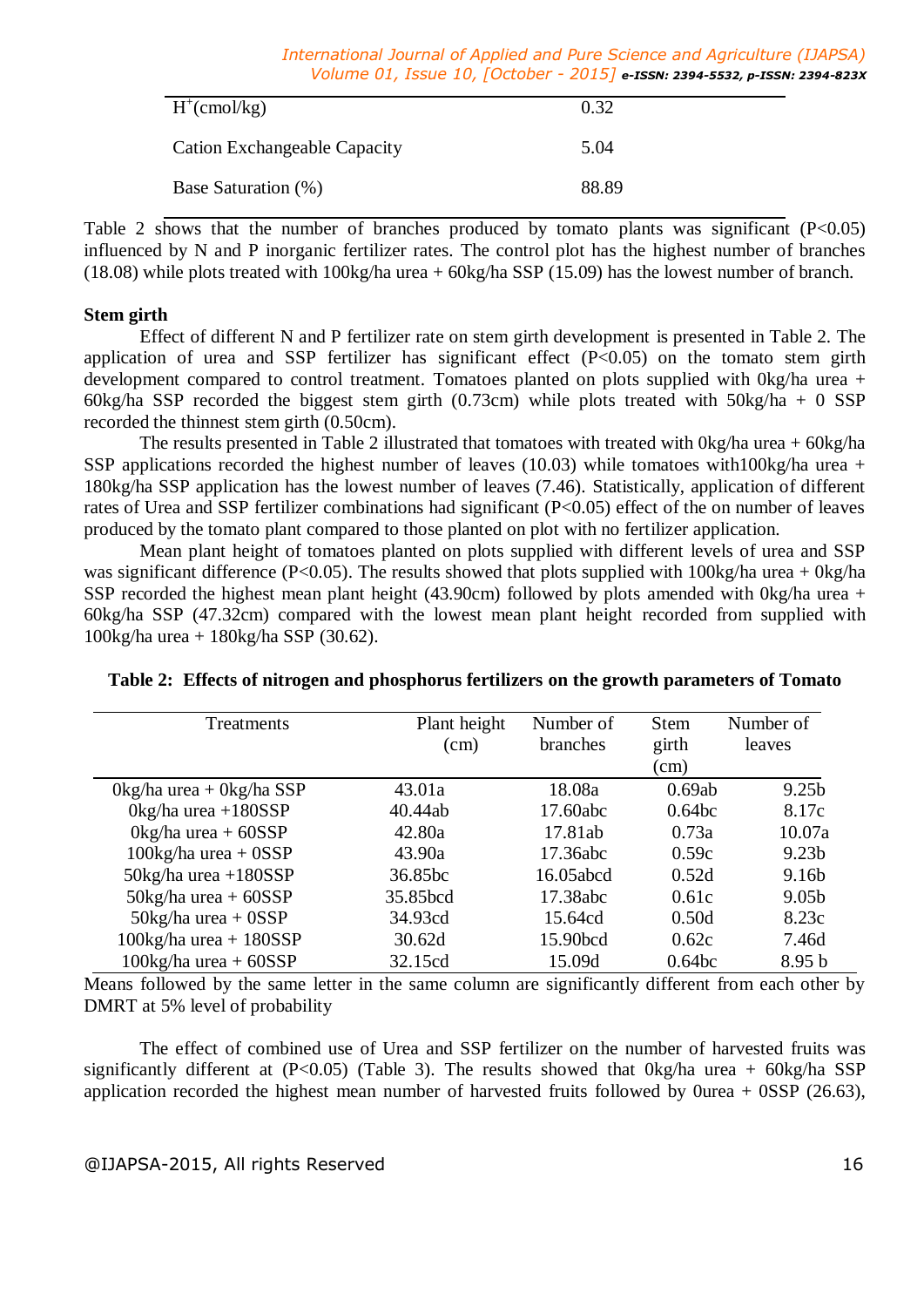100kg/ha urea + 180kg/ha SSP (24.80) while 0kg/ha urea + 180kg/ha SSP (16.46) and 50kg/ha urea + 180kg/ha SSP (7.63) recorded the least number of fruits. The weight of harvested tomato fruits were equally significantly  $(p<0.05)$  influenced by application of different levels of Urea and SSP application. The highest fruit weight was obtained with the application of  $0kg/ha$  urea +  $60kg/ha$  SSP (636.80g) whereas the lowest fruit weight was obtained with the rate 50kg/ha urea + 180kg/ha SSP (169.30g).

| 26.63ab<br>16.46de | 297.13bc<br>265.50cd |
|--------------------|----------------------|
|                    |                      |
|                    |                      |
|                    | 636.80a              |
| 22.13bc            | 272.46c              |
| 7.63e              | 169.30e              |
| 19.46c             | 262.80d              |
| 18.30cd            | 190.30de             |
| 24.80b             | 488.30ab             |
| 17.80d             | 317.13b              |
|                    | 32.46a               |

## **Table 3: Effect of combine use of Nitrogen and Phosphorus inorganic fertilizer on number of fruits and weight of fruits**

Result of post cropping soil analysis (Table 4) indicated that using combine urea and SSP fertilizers had significant effect ( $p<0.05$ ) on soil pH, organic carbon, P, K, Na, Mg, Ca, Al, H, CEC and Base saturation. Soil pH's continuously decreased in treatments with 0urea/ha + 60SSP > 100urea/ha+0SSP > 50kg/ha urea+180kg/ha SSP > 50kg/ha urea+60kg/ha SSP > 50kg/ha urea+ 0kg/ha SSP fertilizer application. An increase in soil pH was observed in plots with no fertilizer application, 50kg/ha urea + 60kg/ha SSP and 0urea/ha + 180SSP. Treatment with no fertilizer application (5.86) and 0kg/ha urea+ 180kg/ha SSP (5.72) had the highest soil pH. The soil can be classified as acid, and slightly acidic. Soil organic carbon decreased in all the treatments; and can be classified as low in organic carbon, and moderate in CEC. Soil P increase in all the treatments except in control plots and 50kg/ha urea + 60kg/ha SSP. Soil potassium decreased significantly in all the treatments.

The result presented in table 4 also show that the combine use of urea and SSP significantly caused the soil Na at crop maturity to increase in all the treatments with treatment 50kg/ha urea + 0kg/ha SSP having the highest soil Na. Therefore, the soil can be classified as low in Na. Likewise, soil Ca and Mg decreased significantly across the treatments at crop maturity excluding treatment with no application and 0kg/ha urea + 60kg/ha SSP. The soil is classified as being low in Ca and high in Mg. The effect of the treatments was significant on the soil Al after harvesting. The soil Al decreased in 0kg/ha urea+0kg/ha SSP > 0urea/ha+180SSP > 100urea/ha+0SSP > 50urea/ha+180SSP and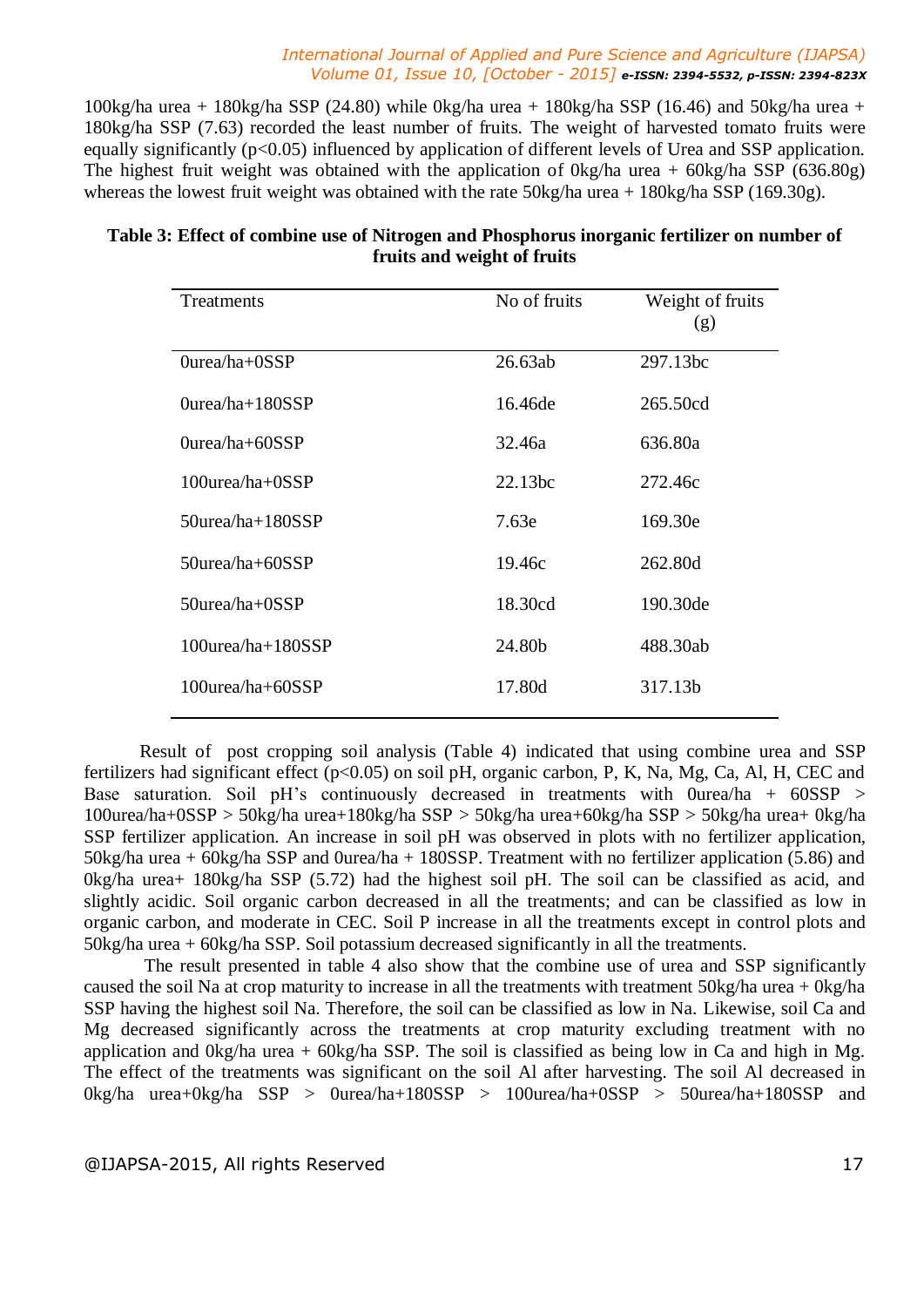50urea/ha+0SSP while it remain unchanged in 0kg/ha urea+60kg/ha SSP and 100kg/ha urea +180kg/ha SSP. The soil Al increased in 50kg/ha urea+60kg/ha SSP and 100kg/ha urea+60kg/ha SSP. The effect of the treatments was significant on the soil H after harvesting. The soil H across all treatments remaining the same in 0kg/ha urea+180kg/ha SSP and 100kg/ha urea+0kg/ha SSP. 100kg/ha urea+180kg/ha SSP and 50kg/ha urea+60kg/ha SSP had the highest soil H of 0.44 after harvesting. The soil CEC was significantly affected by the urea and SSP treatments. The soil CEC increased with the application of all the treatments at crop maturity 0kg/ha urea+ 60kg/ha SSP had the highest CEC value. There was significant effect of the treatments on the soil base saturation crop maturity. The base saturation of the soil decreased across the treatments after harvesting. 0kg/ha urea+ 0kg/ha SSP had the highest base saturation of 65.44, while 100kg/ha urea + 180kg/ha SSP had the lowest base saturation of 53.64 after harvesting.

| <b>Treatments</b> | pH<br>$(h_2 0)$   | oc<br>(g/kg)      | N<br>$(\%)$       | P<br>(mg/kg)   | K<br>(cmol/kg)    | <b>Na</b><br>$\text{(cmol/kg)}$ | Ca<br>$\text{(cmol/kg)}$ | Mg<br>(cmol/kg)   | Al<br>$\text{(cmol/kg)}$ | $\mathbf H$<br>(cmol/kg) | <b>CEC</b><br>(meg/kg) | B<br>$($ %) |
|-------------------|-------------------|-------------------|-------------------|----------------|-------------------|---------------------------------|--------------------------|-------------------|--------------------------|--------------------------|------------------------|-------------|
|                   |                   |                   |                   |                |                   |                                 |                          |                   |                          |                          |                        |             |
| $0u+0$ ssp        | 5.86a             | 1.34a             | 0.13c             | 3.58f          | 0.29c             | 0.18c                           | 0.67 <sub>b</sub>        | 3.33 <sub>b</sub> | 2.00 <sub>b</sub>        | 0.36 <sub>b</sub>        | 6.83b                  | 65.44a      |
| $0u+180$ ssp      | 5.72b             | 1.12c             | 0.13c             | 4.12e          | 0.29c             | 0.18c                           | 0.63c                    | 3.17c             | 2.00 <sub>b</sub>        | 0.32c                    | 6.59cd                 | 64.80ab     |
| $0u+60$ ssp       | 5.16d             | 0.96g             |                   | $0.15c$ 13.61b | 0.34 <sub>b</sub> | 0.17d                           | 0.72a                    | 3.58a             | 2.40ab                   | 0.40ab                   | 7.61a                  | 63.00b      |
| $100u+0$ ssp      | 4.56f             | 0.84 <sub>h</sub> | 0.12c             | 3.58f          | 0.25f             | 0.16e                           | 0.63c                    | 3.17c             | 2.20 <sub>b</sub>        | 0.32c                    | 6.73bc                 | 62.56bc     |
| $50u+180$ ssp     | 4.19h             | 1.02f             | 0.15c             | 13.69a         | 0.37a             | 0.16e                           | 0.53e                    | 2.67e             | 2.20 <sub>b</sub>        | 0.36 <sub>b</sub>        | 6.29d                  | 59.30cd     |
| $50u+60$ ssp      | 5.53c             | 0.82i             | 0.15c             | 2.33g          | 0.22g             | 0.19 <sub>b</sub>               | 0.57d                    | 2.83d             | 2.60a                    | 0.44a                    | 6.85ab                 | 55.62d      |
| $50u+0$ ssp       | 4.07i             | 1.06e             | 0.31a             | 11.74c         | 0.34 <sub>b</sub> | 0.21a                           | 0.52f                    | 2.58f             | 2.00 <sub>b</sub>        | 0.36 <sub>b</sub>        | <b>6.01e</b>           | 60.73c      |
| $100u+180ssp$     | 4.53 <sub>g</sub> | 1.10d             |                   | $0.16c$ 7.47d  | 0.27e             | 0.17d                           | 0.47 <sub>g</sub>        | 2.33 <sub>g</sub> | 2.40ab                   | 0.40ab                   | 6.04de                 | 53.64e      |
| $100u+60ssp$      | 4.62e             | 1.24 <sub>b</sub> | 0.20 <sub>b</sub> | 4.12e          | 0.28d             | 0.17d                           | 0.53e                    | 2.67e             | 2.60a                    | 0.44a                    | 6.69c                  | 54.55de     |
|                   |                   |                   |                   |                |                   |                                 |                          |                   |                          |                          |                        |             |

# **Table 4: Effect of combine use of Nitrogen and Phosphorus inorganic fertilizer on the soil chemical properties after harvesting**

# **IV. Discussion**

This study revealed that Urea and SSP fertilizer applications are very essential for enhancing and maintaining soil nutrient status. According to the experimental results of soil analysis on Table 2, soil chemical characteristics crop maturity for few treatments increased slightly and dropped a little for most treatments. The soil pH increased in treatment 0kg/ha urea + 0kg/ha SSP, 0kg/ha urea + 180kg/ha SSP, 0kg/ha urea + 60kg/ha SSP and 50kg/ha urea + 60kg/ha SSP from 5.21 before planting to 5.86 and decreased in other treatments at crop maturity. This suggest that SSP does not contribute to reduction in soil pH as opposed to urea fertilizer and combine use urea and SSP fertilizers that decreases the pH of the soil. More so, the soil organic carbon and K level dropped significantly ( $p<0.05$ ) in all the treatments at crop maturity. These may be as a result of the use of only inorganic nutrient source and lack of application of potassium containing fertilizer. Contrarily to the decrease in organic carbon (OC) and potassium (K), the soil sodium (Na) and magnesium (Mg) increased significantly in all the treatments at crop maturity. The base saturation decreased in all the treatments. The control plot had the highest base saturation while plants with 100kg/ha urea + 180kg/ha SSP had the lowest base saturation at crop maturity. This means urea and SSP fertilizers significantly decrease the soil base saturation especially with high application rates.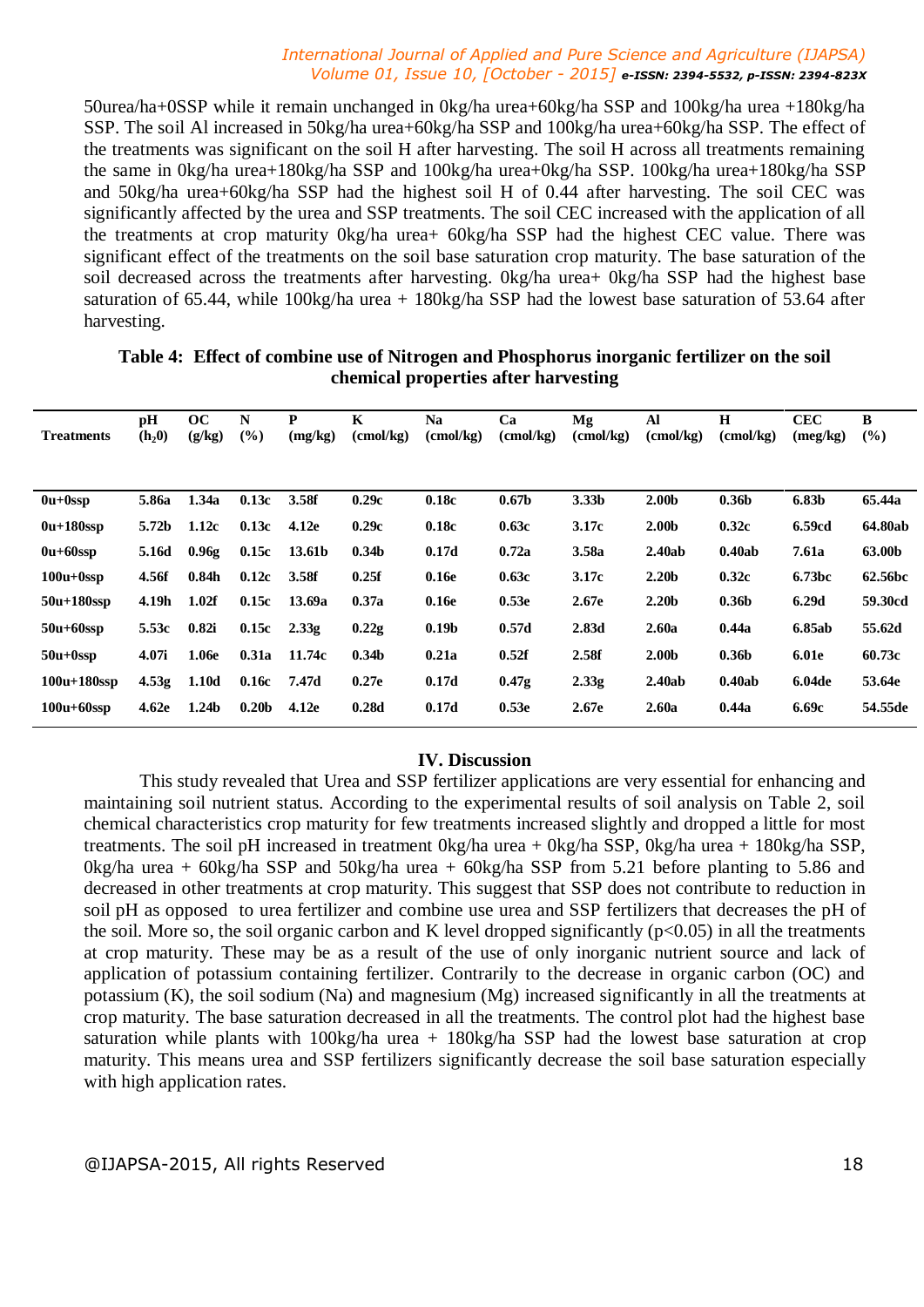The soil status before planting through the soil analysis indicated that the soil is quite fertile and can sustain good growth and yield of tomato. The good condition of the soil contributes to the good performance of the treatment without any fertilizer application even more than most of that treated with combine use nitrogen and phosphorus inorganic fertilizer. Observation from this study also showed that the soil fertility was not depleted i.e. not notably reduced, after harvesting in treatment without fertilizer application.

The effect combine use of urea and SSP fertilizer was significant  $(p<0.05)$  for all growth and yield parameters considered in this study. The result presented in Table 2 showed that increase in the combine use of urea and SSP fertilizers decrease tomato growth and yield significantly  $(p<0.05)$ Phimmasone (2011) reported that the increase in the use of inorganic fertilizer or over fertilization results in significant (p<0.05) decrease in tomato growth, yield, plant nutrient uptake, and nutrient efficiency. heavy application of inorganic fertilizer can result in long term soil fertility though they start depositing their harmful effects to the soil quality and crop production. Either reason according to yield will be severely reduced when a nutrient concentration increases toward excessive absorption of nutrient can be toxic to plant and reduce yield. Singly application of Nitrogen (100kg/ha urea + 0kg/ha SSP) and Phosphorus (0kg/ha urea + 60kg/ha SSP) inorganic fertilizer produce the best result in terms of vegetative growth and yield. Combine use of N and P inorganic fertilizer at (100kg/ha urea + 180kg/ha SSP) give the best result second to  $(0 \text{kg/ha} \text{ urea} + 60 \text{kg/ha} \text{ SSP})$  the efficiency of nutrient uptake depends on both the supply of nutrient in the correct quantity and timing in relation to the crop demand and ability of the crop to take up the available nutrient. Generally, tomatoes with 50kg/ha urea + 180kg/ha SSP application performed poorly especially in terms of yield while 0kg/ha  $u$ rea + 60kg/ha SSP appear to be the best application rate.

### **V. Conclusion**

The best combination for the combined use of urea and SSP fertilizer application on tomato growth is 50kg/ha urea + 60kg/ha SSP, while that of yield is 100kg/ha urea + 180kg/ha SSP. 0kg/ha urea + 60kg/ha SSP performs best in this study. It improves plant height, number of branches, stem girth, numbers of leaves, number and weight of fruits. Sequel to the findings from this study soil amendment with urea and SSP fertilizer application is recommended for optimum crop productivity of tomato cultivation in south western Nigerian agro ecological zone.

### **Bibliography**

- [1] Amapu, I. Y. (1998) Potential of Sokoto phosphate rock as alternative phosphate fertilizer for the sub-humid savanna of Nigeria. Ph.D Thesis, Ahmadu Bello University, Zaria, Nigeria.
- [2] Anonymous (2005) Input, Subsidy and Agricultural Development Issues for development and transitional Economics. IFDC paper series IFDC, IDC Musde shoals, USA pg 27.
- [3] Bouyocus, C. J. (1981) Hydrometer method improved for making particles size analysis of Soil Sci. Soc. Proc. 26: 446- 465.
- [4] Bray., R. H. and Kurtz, L. T. (1945) Determination of total Organic and available forms of phosphorus In Soils. Soil Science 59: 35—45.
- [5] Chen, Y.F., Wang, Y., Wu, W.H. (2008) Membrane transporters for nitrogen, phosphate and potassium uptake in plants. J Integr Plant Biol. 50, 835-848.
- [6] Daneshvar MH. 2000. Vegetables growing. Shahid-Chamran University Press. (In Persian).
- [7] Daramola, D.S., Ogunnowo, A.A., Aina, D.A., Olawuyi, O.J., Agbolade, J.O. and Nwadike, J.C. (2011) MAIZE (*Zea mays* L.) Growth and tissue nitrogen responses to organic manure and its mineral-nitrogen fortifications. Scholarly Journal of Agricultural Science Vol. 1(4), pp. 47-54.
- [8] IFA and FAO, 2000. Fertilizer and their use: A pocket Guide for Extension Officers. 4<sup>th</sup> Edn., Food and Agriculture Organization, Rome, Italy. ISBN-13: 9789251044148. Pg 80.
- [9] Juang, T. C. 1995. General view of soil testing and leaf diagnosis. Fruit, Vegetables and Horticulture: 32 Suite subject 8. Potash Review, Bern, Switzland